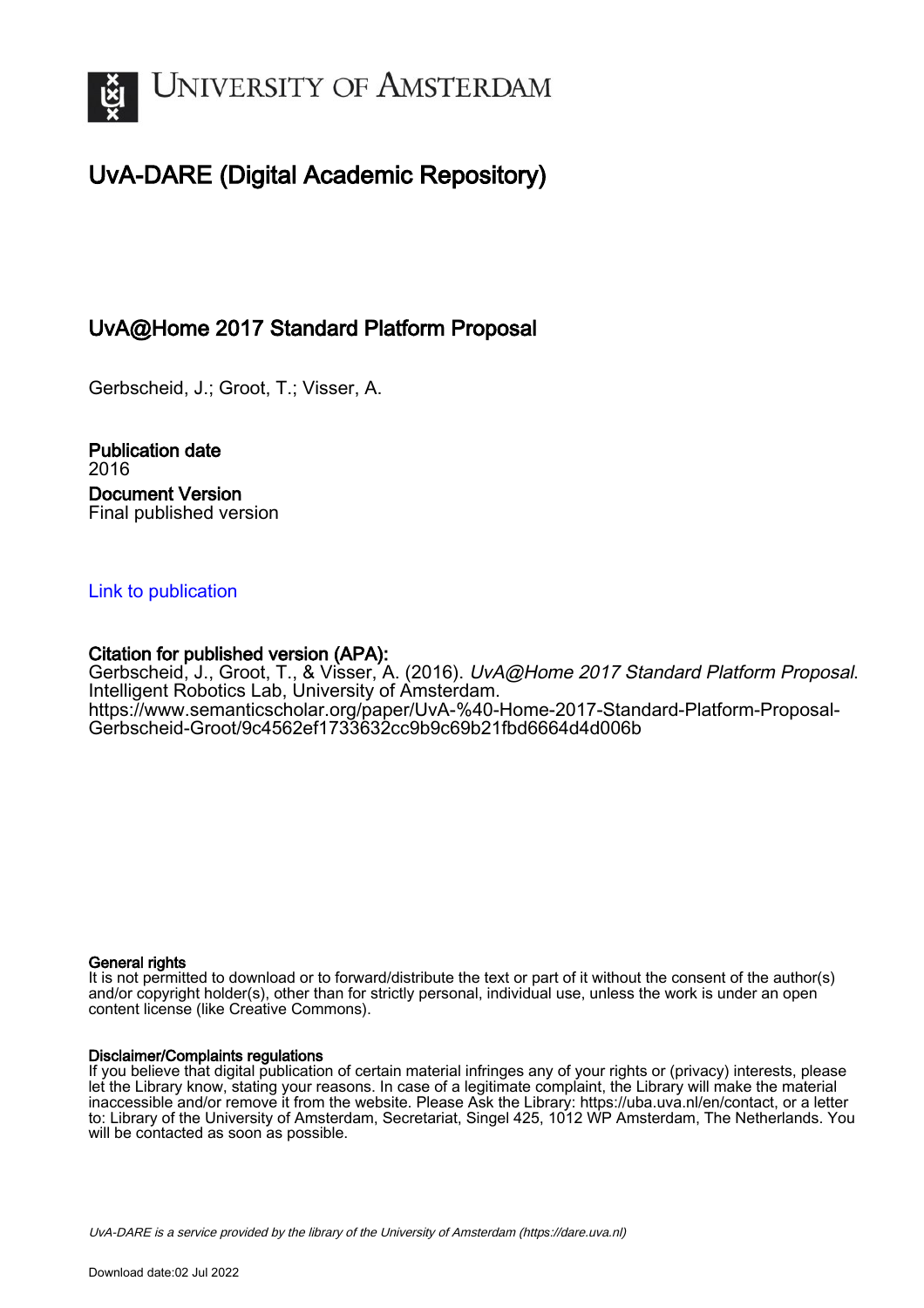## UvA@Home 2017 Standard Platform Proposal

Jonathan Gerbscheid, Thomas Groot, and Arnoud Visser

University of Amsterdam Faculty of Science The Netherlands http://www.intelligentroboticslab.nl/

Abstract. This proposal describes the approaches that will be taken by the UvA@Home team to compete in Standard Platform League with the Softbank Robotics Pepper. The research challenges concern person recognition, object recognition, object manipulation and navigation using the previous research and achievements of the UvA teams in the RoboCup.

#### 1 Introduction

The UvA@Home team consists of two bachelor Artificial Intelligence students supported by a senior university staff member. The team was founded as a part of the Intelligent Robotics Lab at the beginning of the 2016-2017 academic year. The IRL acts as a governing body for all the University of Amsterdam's robotics teams, including the Dutch NAO Team and the UvA@Home team (both active in a RoboCup Standard Platform League). It encourages the sharing of experience between these teams to be successful in both leagues, which is possible because the Nao and the Pepper robot share the same NaoQi basis (although a slightly different version).

#### 2 Background

The Universiteit van Amsterdam has a very long history in RoboCup [1]. The university has been active in the Soccer Simulation League [2], the MidSize League [3], the Rescue League [4], the 4-Legged League [5], the Rescue Simulation League [6] and the Standard Platform League [7]. The teams have won several  $\text{prices}^1$ , both in the competition as with the technical challenges.

The focus of the research of the university is on perception, world modeling and decision making. The @Home competition nicely fits in our research; the lack of a standard platform withheld us from entering the competition. Instead, we have initiated studies towards the simulation of the @Home competition [8, 9].

When qualified, the Intelligent Robotics Lab has the intention to buy a Pepper robot under the conditions of Softbank Robotics <sup>2</sup> , if the investment budget

<sup>1</sup> http://www.robocup.nl/achievements.html

<sup>2</sup> http://www.robocupathome.org/athome-spl/pepper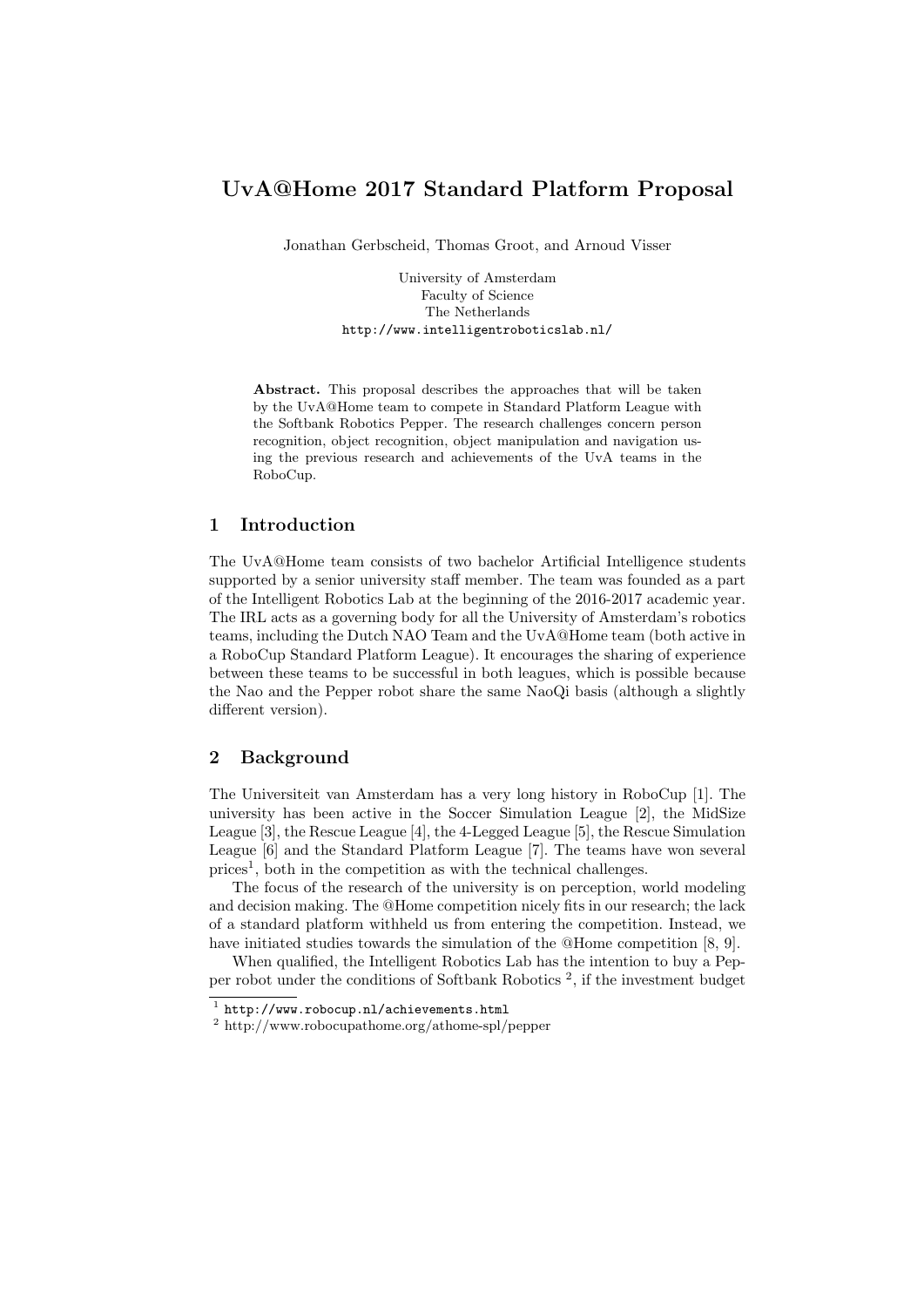

Fig. 1. An @Home robot in the UsarSim [10] and an @Home scenario in the SigVerse [11] simulation environment [8, 9].

of 2017 is approved. Otherwise, the university has good contact with two Dutch companies in the possession of a Pepper robot.

#### 3 Person Recognition

Earlier work in the Dutch Nao Team [12] has focused on Nao recognition using the Viola-Jones Algorithm [13], an algorithm originally meant for facial recognition. It utilizes the cascading of weak classifiers technique to create a new algorithm with performance comparable to a strong classifier. While other algorithms may have a higher accuracy, the goal of the Viola-Jones Algorithm is to perform well on low CPU systems. The paper [12] applies this algorithm for Nao detection and runs on the 1.6 GHz Atom CPU of the Nao<sup>3</sup>. The approach is to extract Haar-like features from the upper and lower body to train weak classifiers using a dataset consisting of images taken of other Nao's during a RoboCup SPL match. The weak classifiers have a set of features of which the important ones are boosted according to the following equation.

$$
w(x) = \begin{cases} 1 & \text{if } pf(x) < p\theta \\ 0 & \end{cases}
$$
 (1)

Where  $w(x)$  is the weak classifier,  $f(x)$  is the list of features for a sub-window  $x$  of the image,  $p$  is the parity which indicate the direction of the inequality sign and  $\theta$  indicates a threshold.

This approach performed best for the detection of limbs, especially those in the upper body and showed a lower recall but higher precision compared to the method implemented by another team in the SPL that used the same dataset [14]. Using the Pepper robot it will be possible to improve upon this

 $^3$  http://doc.aldebaran.com/2-1/family/robots/motherboard\_robot.html# nao-v5-v4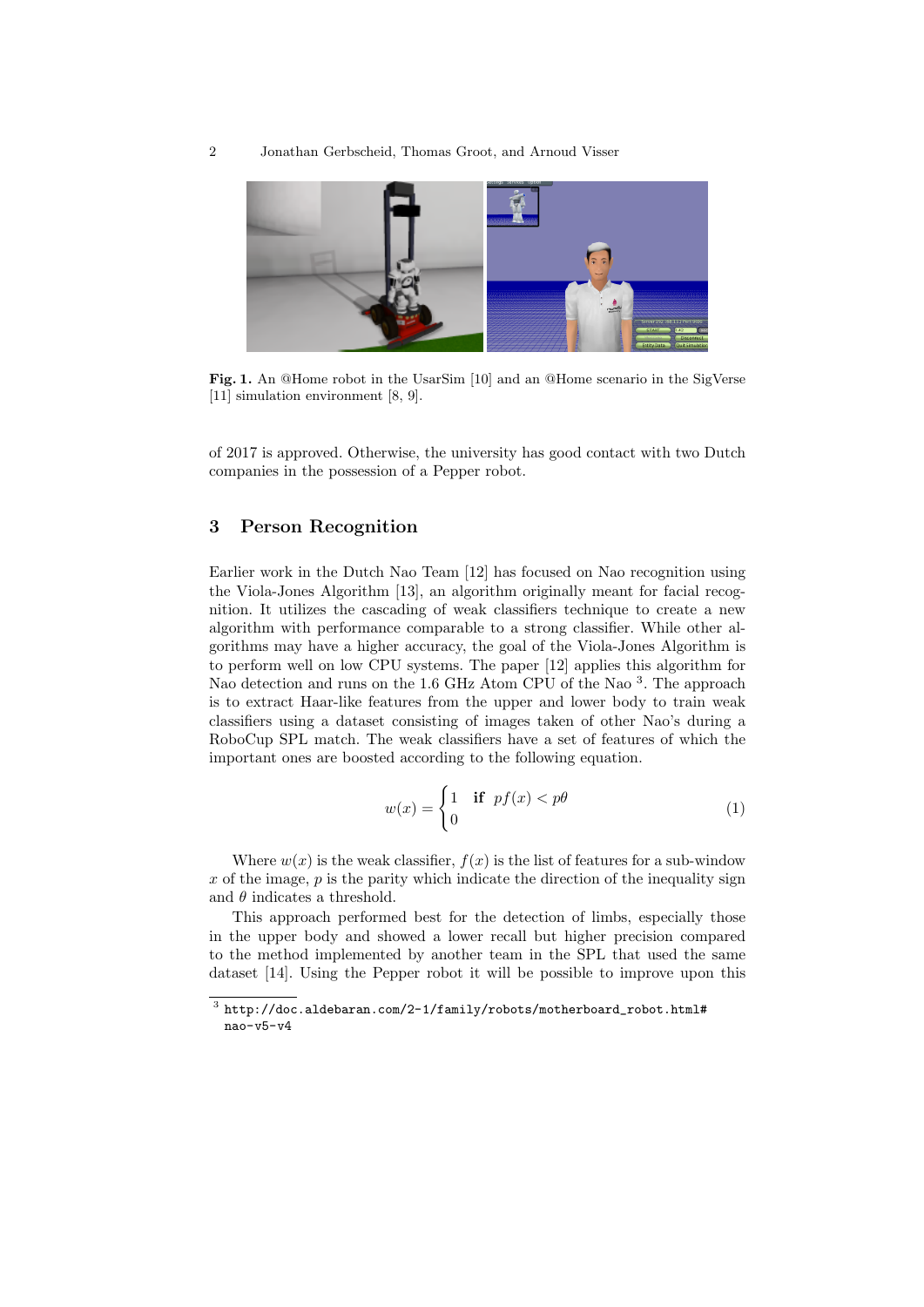algorithm utilizing the more powerful CPU  $4$  and apply it to a more complex dataset consisting of humans.

#### 4 Object Recognition

Recognizing and localizing object is difficult to execute on robots who generally have low-end CPUs. Some of the previous approaches done by the Intelligent Robotics Lab and its members/collaborators include:

- The ROS object detector which relies on the OpenCV2 library used for the UvA@Home league [15].
- A series of color, contour, size and blob detection based approaches used for the Roasted Tomato Challenge [16].



Fig. 2. Detecting of a tomato with a Nao robot using combined contour and color detection[16].

- A color invariant cognitive image pro-cessing module (CIP-module) based on the Recognition-By-Components (RBC) [17] used for ball and goal recognition in the Robocup SPL soccer competition.
- Optimizing the amount of perspectives that are required to correctly identify an object from the RoCKIn@Work competitions [18].
- In [19] categorization was accomplished by a Bag of Key-points approach, inspired by the method of Csurka et al. [20], to distinguish 10 different objects from the RoCKIn@Work competitions.
- In [21] categorization was accomplished using a decision tree approach based on shape and color, inspired by Alers et al. [22], to distinguish 10 different objects from the Ikea Duktig fruit and vegetable set.

The later two approaches make use of datasets recorded with an ASUS Xtion 3D sensor, which make their algorithms direct applicable to the Pepper robot.

 $^4$  http://doc.aldebaran.com/2-4/family/pepper\_technical/motherboard\_pep. html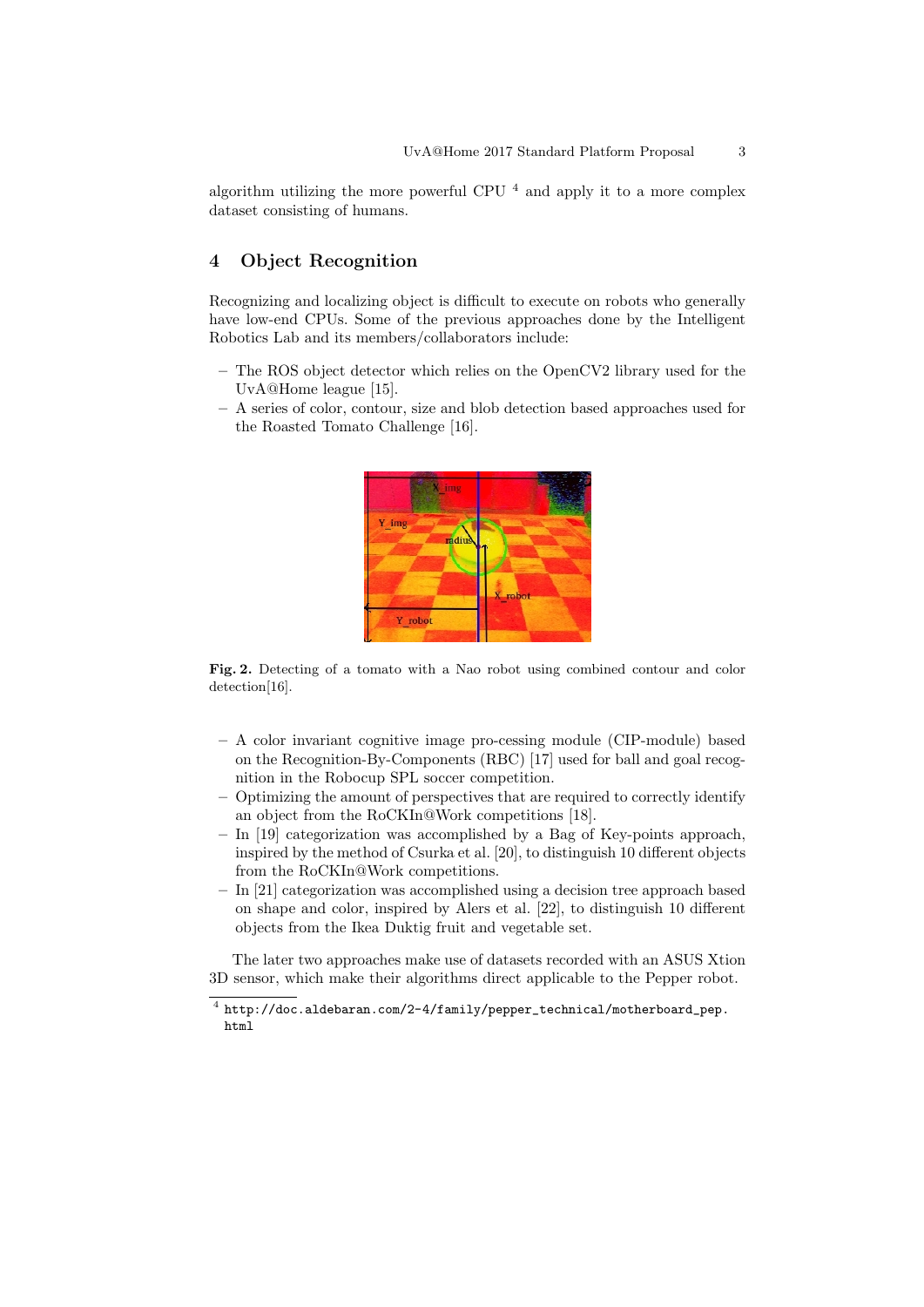4 Jonathan Gerbscheid, Thomas Groot, and Arnoud Visser

#### 5 Object Manipulation

In most cases the goal of object recognition in the setting of the @Home league is the manipulation of said objects. Earlier work on the UvA@Work League [15] and the Roasted Tomato Challenge [16] have required the manipulation of objects. In both cases the MoveIt library [23] from the ROS framework was used. In this approach the MoveIt ROS Node receives a 3D world position from the object detection Node, the MoveIt Node contains a representation of the limbs and joints of the robot and uses those to solve the inverse kinematics. The joints are then moved to position the grabbing actuator to the object location.

[16] [24] [25] [23]

#### 6 Localisation

The Pepper robot has an extensive set of sensors, but only the HR cameras provide long range measurements, which will mean that for localisation we have to rely on visual SLAM (or adjust our navigation strategy).

Although for long range measurements the baseline between the two HR cameras is too short, much can be learned from the motion of the robot. To verify the applicability of visual SLAM, tests with the available ros-packages<sup>5</sup> will be made.

#### 7 Navigation

The Intelligent Robotics Lab has extensive experience with the application of laser-based simultaneous localisation and mapping algorithms for robots in a natural environment<sup>6</sup>, yet the point-clouds of the 6 laser scanners with their limited range of 5 meters will force us to fall back to the coastal navigation algorithms developed for the Minerva museum tour-guide robot [26].

#### 8 Conclusions and future work

We are looking forward to explore the possibilities of the Softbank Robotics Pepper and the challenges imposed by the RoboCup@Home competition. A large benefit is that progress in this league is directly applicable to social relevant scenarios, something that can directly be communicated and disseminated to interested companies and the community.

 $^5$  http://wiki.ros.org/vslam\_system/Tutorials/RunningVslamOnStereoData

<sup>&</sup>lt;sup>6</sup> the Care-O-Bot of the European ACCOMPANY project, the Giraff robot of the European TERESA project, the MBot robot of the European MOnarCH project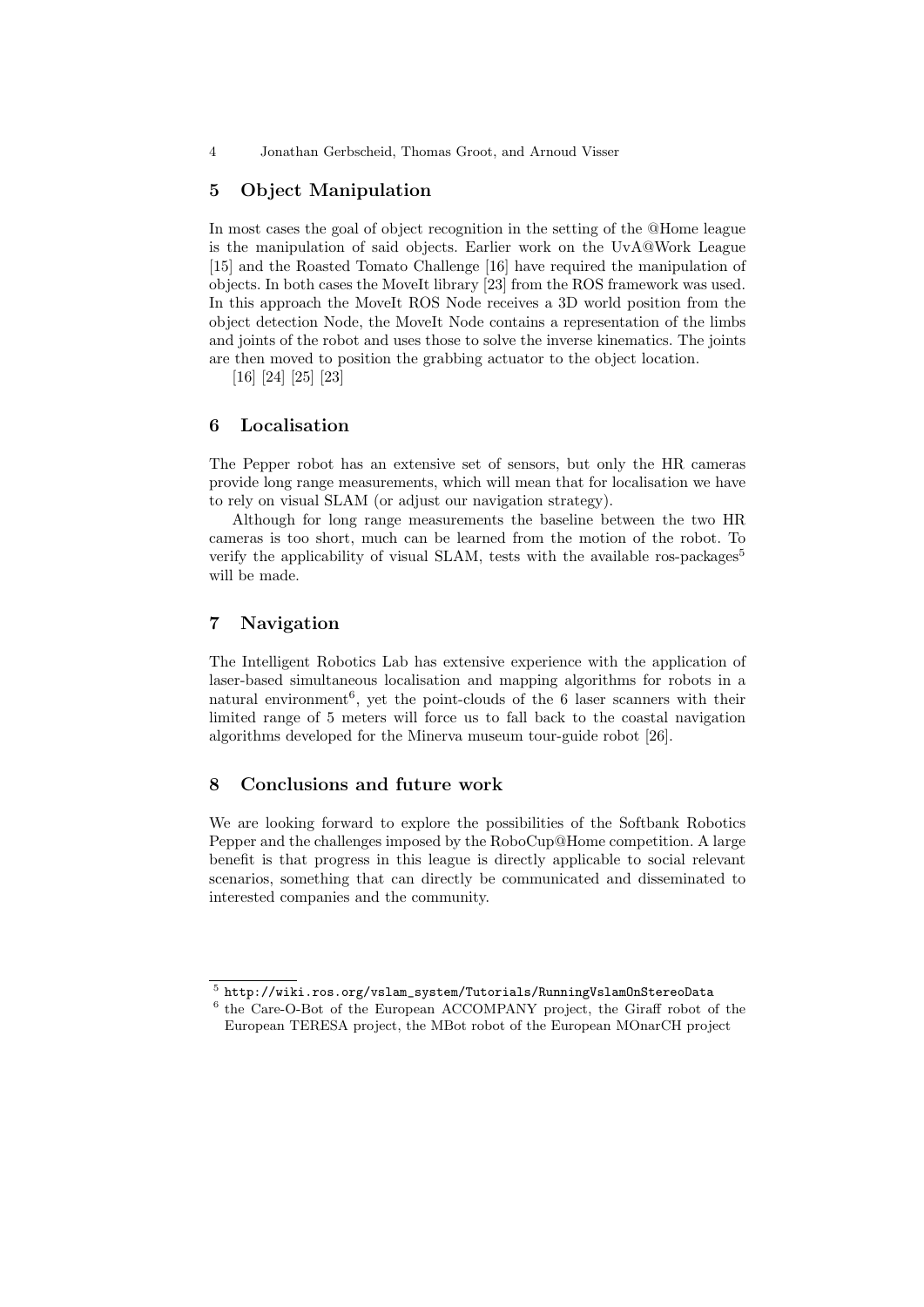## Bibliography

- [1] Emiel Corten and Erik Rondema. Team description of the windmill wanderers. In Proceedings on the second Robocup Workshop, pages 347–352, July 1998.
- [2] Jelle R. Kok and Nikos Vlassis. Uva trilearn 2005 team description. In Proceedings CD RoboCup 2005, Osaka, Japan, July 2005.
- [3] Matthijs Spaan, Marco Wiering, Robert Bartelds, Raymond Donkervoort, Pieter Jonker, and Frans Groen. Clockwork orange: The dutch robosoccer team. In RoboCup 2001: Robot Soccer World Cup V, pages 627–630, Berlin, Heidelberg, 2002. Springer Berlin Heidelberg.
- [4] A. Visser and S. Oomes. Uva flying rescue 2003. Participant Information and Team Description - RoboCup Rescue Robot League, July 2003.
- [5] Arnoud Visser, Paul Van Rossum, Joost Westra, Jürgen Sturm, Dave Van Soest, and Mark De Greef. Dutch aibo team at robocup 2006. Proceedings CD RoboCup, June 2006.
- [6] Raymond Sheh, Sören Schwertfeger, and Arnoud Visser, 16 years of robocup rescue. KI-Künstliche Intelligenz, 30(3-4):267-277, 2016.
- [7] Jonathan Gerbscheid Thomas Groot Sebastien Negrijn Patrick de Kok Caitlin Lagrand, Michiel van der Meer. Dutch nao team - technical report. Technical report, Universiteit van Amsterdam, FNWI, 2016.
- [8] Sander van Noort and Arnoud Visser. Extending Virtual Robots towards RoboCup Soccer Simulation and @Home, pages 332–343. Springer Berlin Heidelberg, Berlin, Heidelberg, 2013.
- [9] Victor I.C. Hofstede. The importance and purpose of simulation in robotics. Bachelor thesis, Universiteit van Amsterdam, June 2015.
- [10] Stefano Carpin, Mike Lewis, Jijun Wang, Stephen Balakirsky, and Chris Scrapper. Usarsim: a robot simulator for research and education. In Proceedings 2007 IEEE International Conference on Robotics and Automation, pages 1400–1405. IEEE, 2007.
- [11] Tetsunari Inamura, Tomohiro Shibata, Hideaki Sena, Takashi Hashimoto, Nobuyuki Kawai, Takahiro Miyashita, Yoshiki Sakurai, Masahiro Shimizu, Mihoko Otake, Koh Hosoda, et al. Simulator platform that enables social interaction simulationsigverse: Sociointelligenesis simulator. In System Integration (SII), 2010 IEEE/SICE International Symposium on, pages 212– 217. IEEE, 2010.
- [12] Duncan ten Velthuis. Nao detection with a cascade of boosted weak classifier based on aar-like features. Bachelor thesis, Universiteit van Amsterdam, 2014.
- [13] Paul Viola and Michael Jones. Rapid object detection using a boosted cascade of simple features. In Computer Vision and Pattern Recognition, 2001. CVPR 2001. Proceedings of the 2001 IEEE Computer Society Conference on, volume 1, pages I–511. IEEE, 2001.